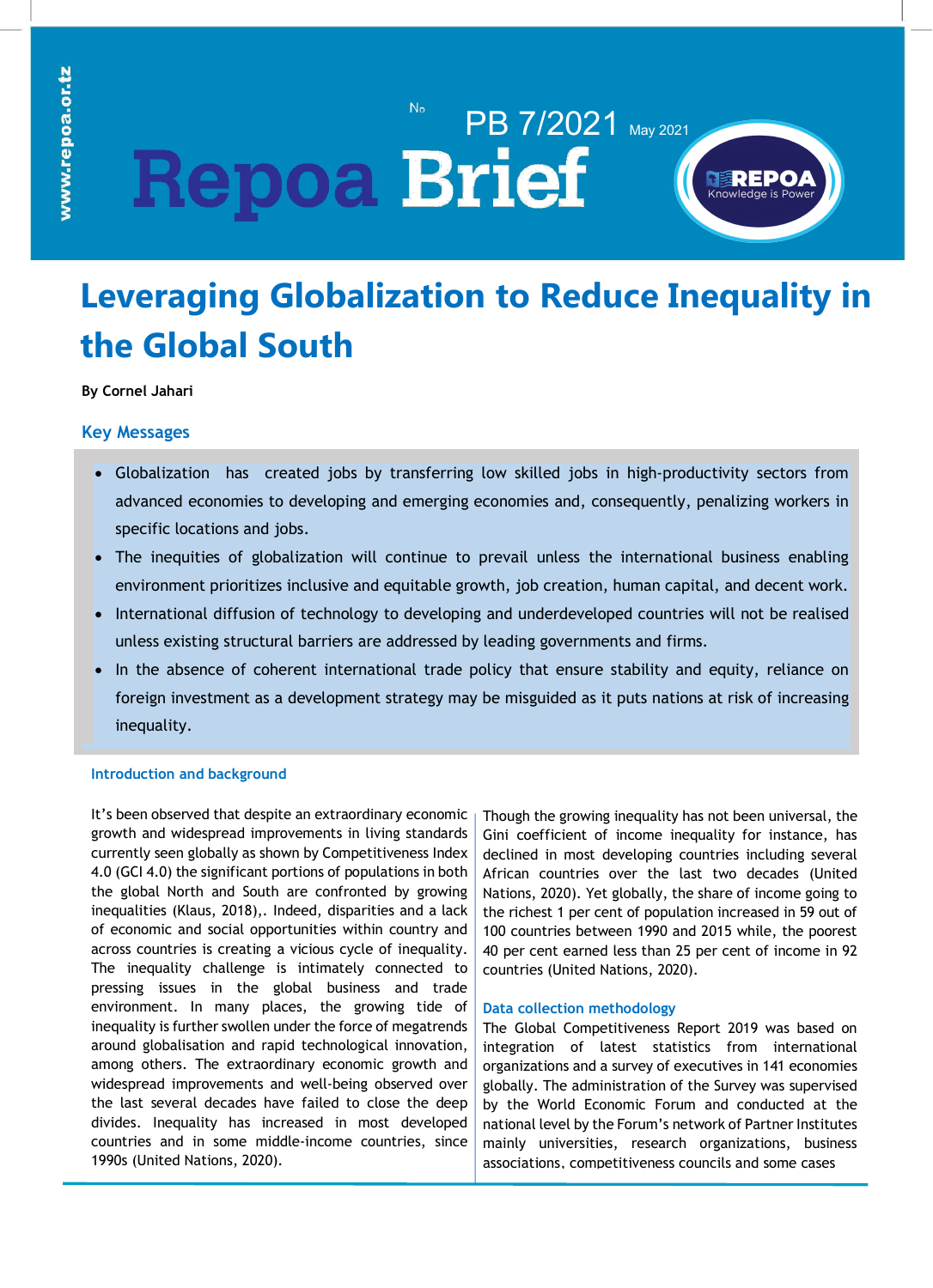**Figure 3: If made a profit in last financial year, 2018** companies (250 employees or fewer) in each sector. survey companies. The sample frame based on the structure of the economy as proportion to the share of GDP in agriculture, manufacturing industry, nonmanufacturing industry, and services. The participated firms represented both large- (more than 250 employees) and small sized

### **Findings**

#### Globalization and market integration

**26% Services** the Pacific achieved the highest median score (73.9) among **38% Production and Manufacturing** levels across regions as well as dispersion of performances **30% Trade** The findings show that the GCI scores at a regional level has average (46.3), where 17 of the 34 economies covered are subsequently spied a significant difference in both median competitiveness within regions. Overall, the results show that East Asia and all regions, followed closely by Europe and North America (70.9). The Sub-Saharan Africa has a lowest median regional among the bottom 20 globally (see figure 1 below). A review of literature on global competitiveness and inequality reveals that globalization has led to increasing integration of markets across countries through flows of goods, services, and factors (United Nations, 2020), (Klaus, 2019). It has created jobs by transferring low skilled jobs in highproductivity sectors from advanced economies to developing and emerging economies and, consequently, penalizing workers in specific locations and jobs.

Globalization has led to increased diffusion of technology and technical know-how. The use of digital connectivity, has improved the design process of flows, the businesses get the most of it out of their pool of international supplier

**53%** indicated that many international companies work in **43%** resource-rich countries, and exploitation by early **50%** industrialization in underdeveloped economies is **43%** developing countries is a very important and contested **0% 20% 40% 60% 80% 100%** small clusters to increase the flow of ideas, which network using digital connectivity, as expertise can be offered remotely and in real-time this also exclude most of tasks that would have been handled by semiskilled labour and unskilled labour, indeed Sustained economic growth typically happens with structural shifts in the economy with employment and value added moving from agriculture to both manufacturing and services. The emergence and conditions of industrialization in by social scientist. Some scholars though, think that unlikely because of dependence on natural resources in industrialized countries. For instance, Klaus (2019) subsequently spread more widely using the cloud to increase business productivity and maximize business profit worldwide. Productivity, however, is one factor that drives for both economic growth and higher labour shares, although productivity growth has continued to benefit workers' pay, some factors have had only marginal effects on productivity but pushed wages down and other set of factors have at the same time contributed to increasing inequality and diminishing productivity, among the latter group of factors, market concentration, public and private productivity enhancing investment and inequality of opportunities stand out strongly and have contributed to competitiveness gap globally (Klaus, 2019)

#### *Figure 1: Competitiveness gap within regions*



**37%**

Best, median and worst GCI 4.0 2019 scores, by region

*Source: Global Competitiveness Report 2019*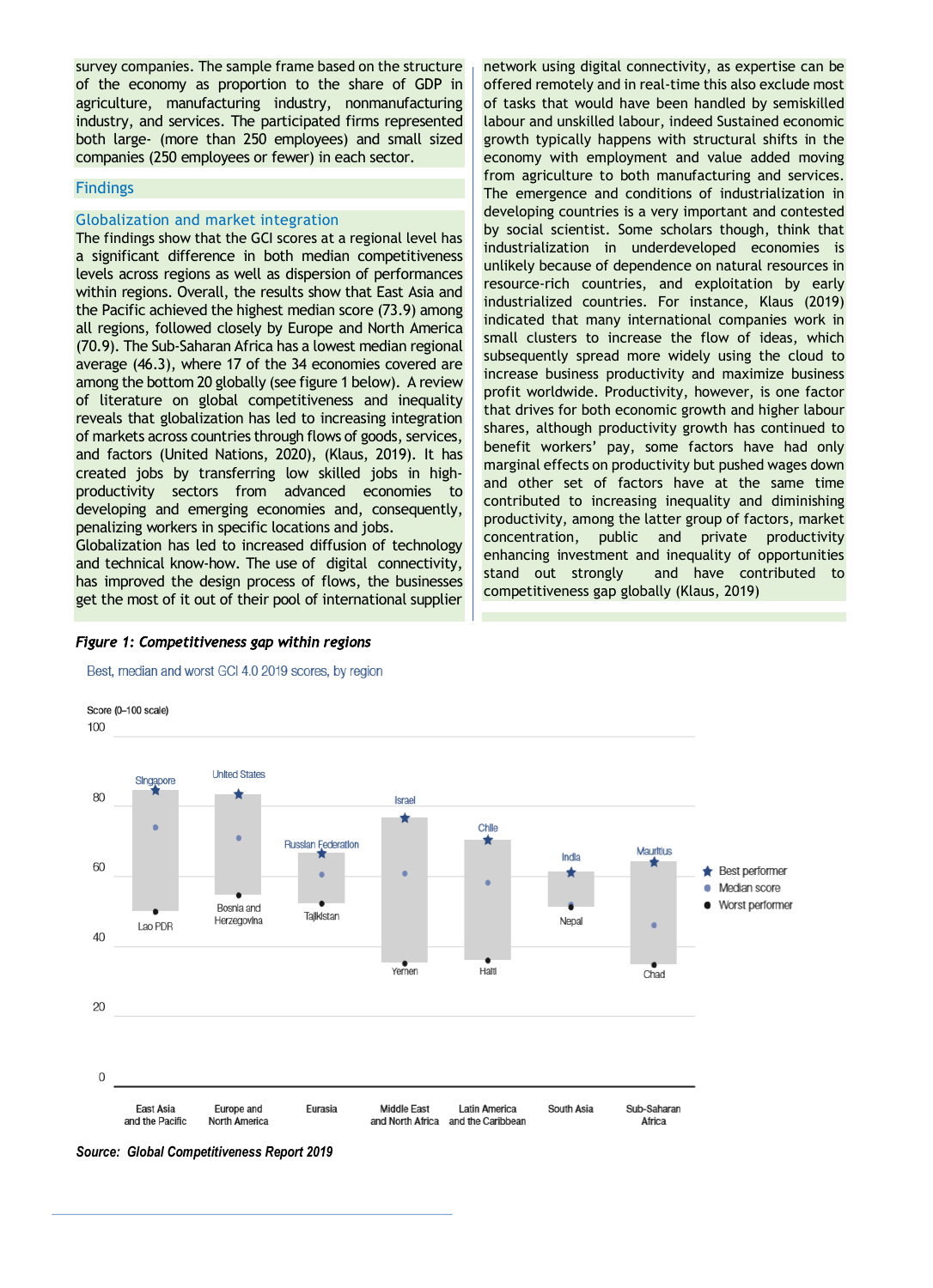#### Technological change in competitiveness and inequality

The GCI results show that technology governance has not kept pace with innovation in most countries, including some of the largest and most innovative. Furthermore, countries have failed to improve talent adaptability; that is, enable the ability of their workforces to contribute to the creative destruction process and cope with its disruptions, as talent adaptability requires a wellfunctioning labour market that protects workers rather than jobs (Klaus, 2019). In fact, technologies are reinforcing various forms of inequality and creating new digital divides. For instance, close to 87 per cent of the population of developed countries have Internet access as compared to about 47per cent in developing countries and about 19 per cent in the least developed countries (United Nations, 2020). Thus, deployment of new technologies can exacerbate inequalities instead of reducing them, even in contexts of broad accessibility (See figure 2).

Despite the contribution of technology in enhancing productivity, technology has impacted inequality by reducing demand for low-skilled jobs and rewarding high-

*Figure 2: Percentage of households with Internet access*

skilled jobs disproportionately. Though new technologies have generated new jobs and tasks, including those necessary to use, test, supervise and market new products and services, the differences found across countries is related to how jobs are being redesigned and tasks regrouped into new or existing jobs. Indeed, regulations and institutions influencing the profitability of regrouping tasks into new jobs and the ability of workers to upgrade their skills to take on new responsibilities is important. So far, highly skilled workers are benefiting the most from new technologies. Job disruption – and, at times, destruction – is affecting mainly low-skilled and middleskilled workers. This tends to intensify wage inequality, wherever new technologies are pushing wage and income inequality higher, they are doing so mainly through increasing workforce polarization and non-standard working arrangements that often lack the benefits and stability of regular jobs. For instance, digital innovation has opened opportunities in sectors such as education, health, and banking, with far-reaching implications for equality (United Nations, 2020). The use of the Internet and mobile phones for instance, is enabling more people in developing countries to access financial services, access education and health-care delivery.



*Source: ITU Statistics (http://www.itu.int/ict/statistics)*

#### **Conclusions and Recommendations**

Global productivity has not grown as fast as it used to be despite extremely rapid technological innovation ever seen in the last decade. This remains a paradox, as one would expect these new technologies resulting in higher productivity. However, several possible explanations can shed light. Innovations are simply not making us more productive, the major innovations associated with the first and second Industrial revolutions, such as the steam engine, the internal combustion engine and domestic machines dramatically changed the way goods were produced, in that the world became far more productive. So, while some of today's innovations useful, the productivity of others has been less difficult to materialise. In addition, some modern innovations have rendered some traditional jobs obsolete.

Nevertheless, low competition and increased inequality in the world, calls upon all developed, emerging, and developing nations to come together and call for collective action for sustainable development. The core plan should focus on economic development that addresses the needs of individuals and the welfare of society. The call will be successfully if all development stakeholders agree on a common solution - failure to do so may endanger current and future generations. Notwithstanding, a multi-stakeholder style, policy makers, business leaders and social organizations around the world must act collectively and take full responsibility for adopting policies, practices and behaviours that are in line with the common goal of achieving greater prosperity and sustainable development. Furthermore, the combination of growth, equality and sustainability is indeed achievable and must